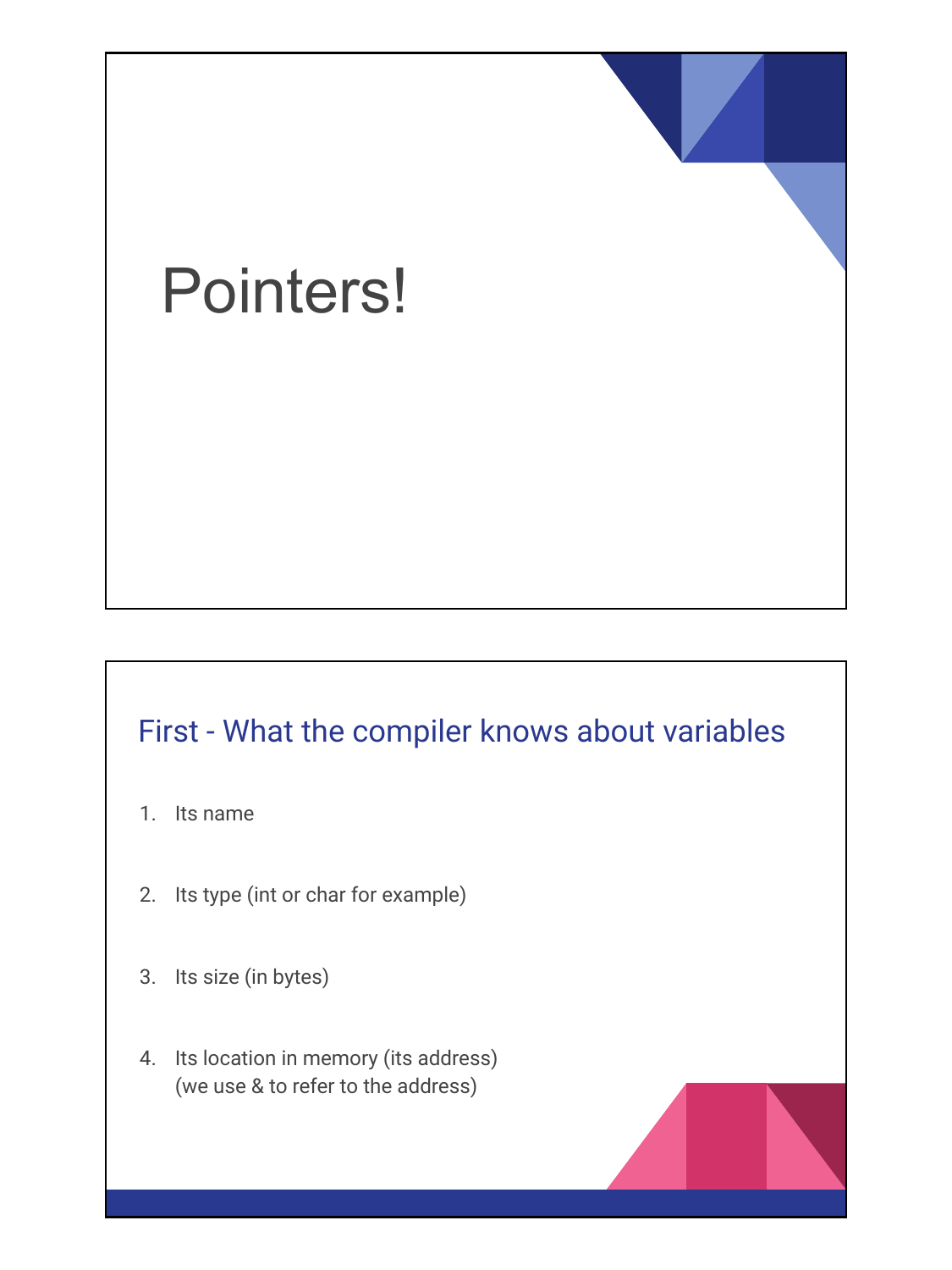

# How does scanf even work??? We've learned by now that functions only copy the values from our variables. They don't have the ability to change a variable outside of its scope. For example: void someFunction(int num) { num = 100; } int main() { int num =  $42$ ; someFunction(num); printf("%i",num); } Output: 42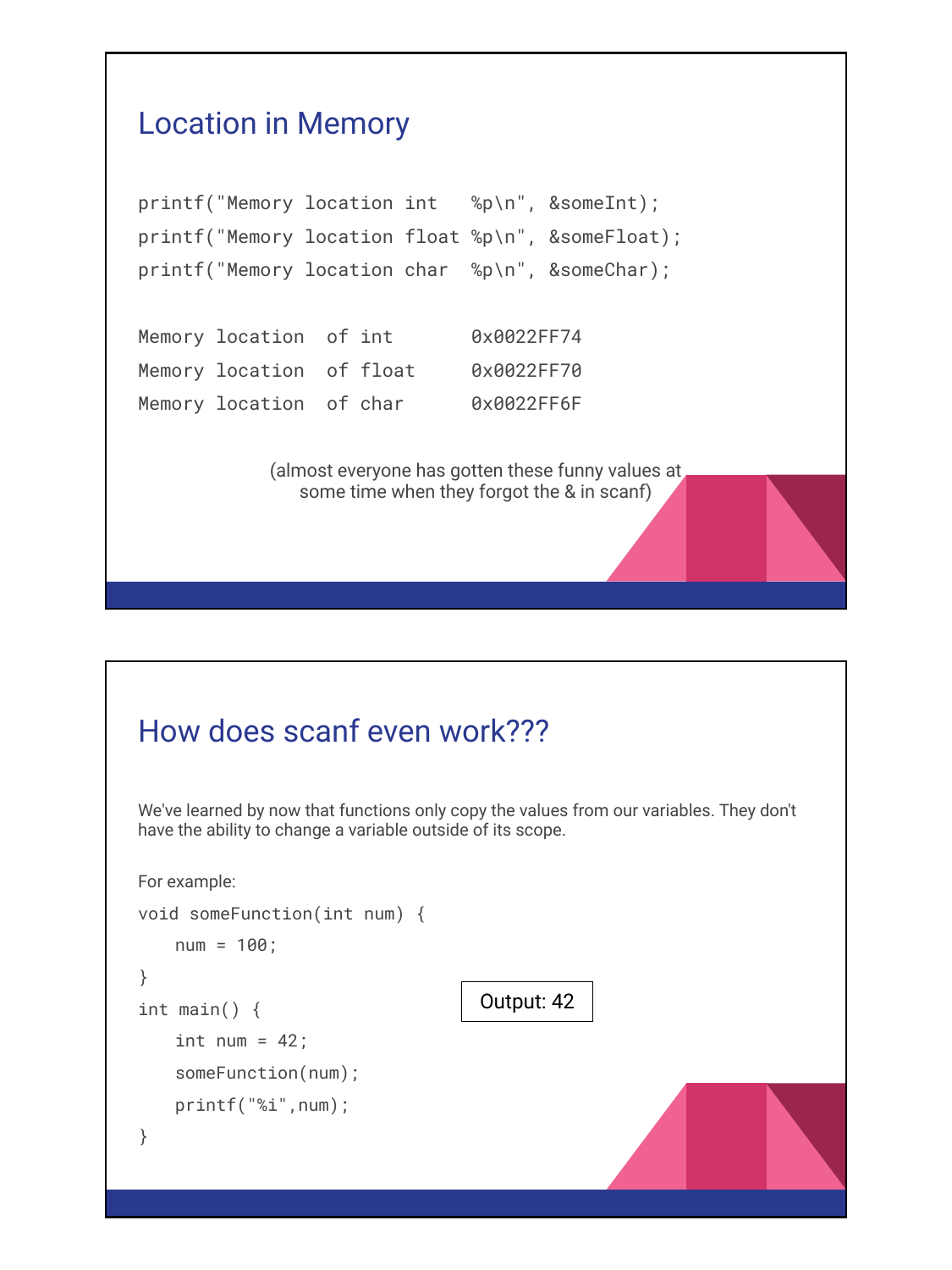

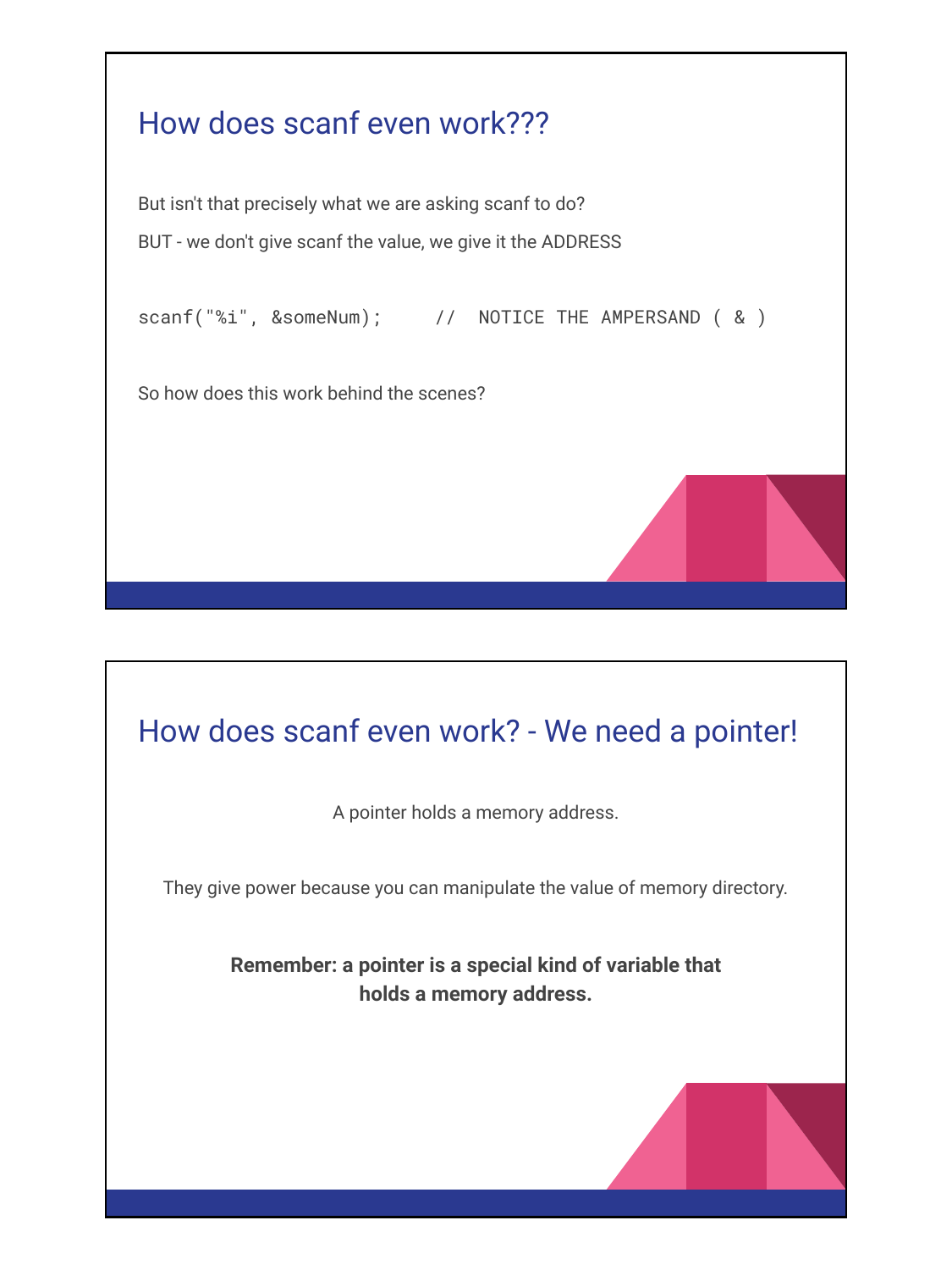#### What is a pointer?

There is a pointer version of every type.

We can declare

int \*p;

char \*myCharPtr;

float \*aFloatPtr;

The asterisks denotes it as a pointer.

#### What is a pointer?

- Pointers do not hold values!
- **- They hold ADDRESSES OF OTHER VARIABLES**

```
int main() \{\mathbf{1}
```

```
\overline{2}int num1 = 42;
\overline{3}
```
- int \*ptr;
- 4  $ptr =$  &num1;





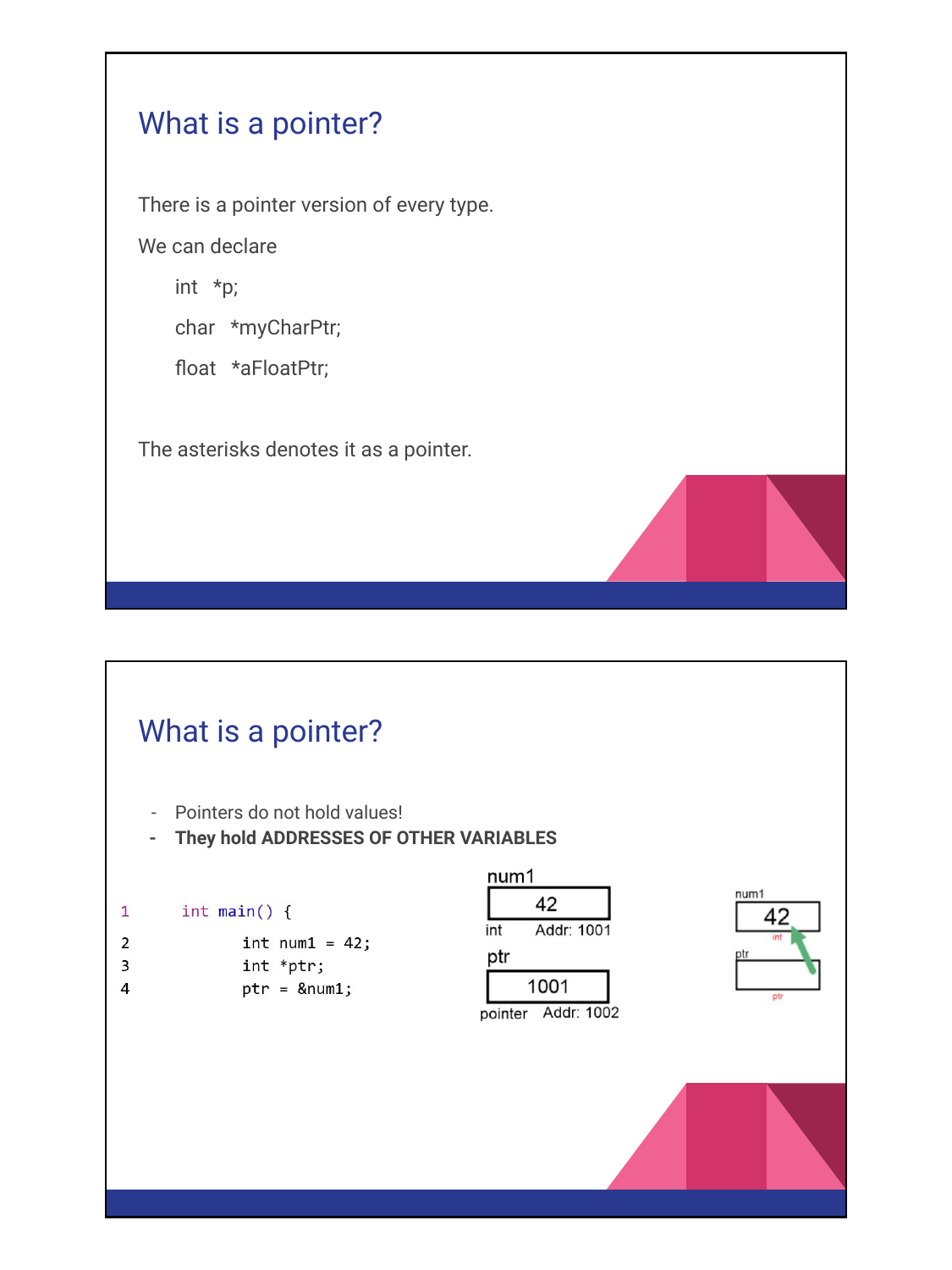#### Using a pointer

- **Normally, without pointers.**

- Two ways to access information:

int num  $= 42$ ;

num //refers to the value stored (42)

&num //refers to the address of num

- Special, **using pointers** - Three ways to access information: int  $*ptr =$  # ptr //refers to the value of ptr (which is num's address) &ptr //refers to the address of ptr \*ptr //refers to the VALUE POINTED TO (which is num's value: 42) //Called "dereferencing" the ptr

#### Example usage

| $int *ptrInt;$                                      | // declares a pointer to an Integer.                                    |
|-----------------------------------------------------|-------------------------------------------------------------------------|
| $int$ iNum = 7;                                     |                                                                         |
|                                                     |                                                                         |
| $ptrInt = & iNum;$                                  | // assigns the pointer to the address of iNum                           |
|                                                     |                                                                         |
|                                                     | printf("%i\t", *ptrInt); // prints the value being POINTED TO by ptrInt |
| *ptrInt = $9$ ;                                     | // assigns value to address being POINTED TO                            |
| $print('%i\t', iNum);$ // Notice that iNum is now 9 |                                                                         |
|                                                     |                                                                         |
| Output: 7<br>9                                      |                                                                         |
|                                                     |                                                                         |
|                                                     |                                                                         |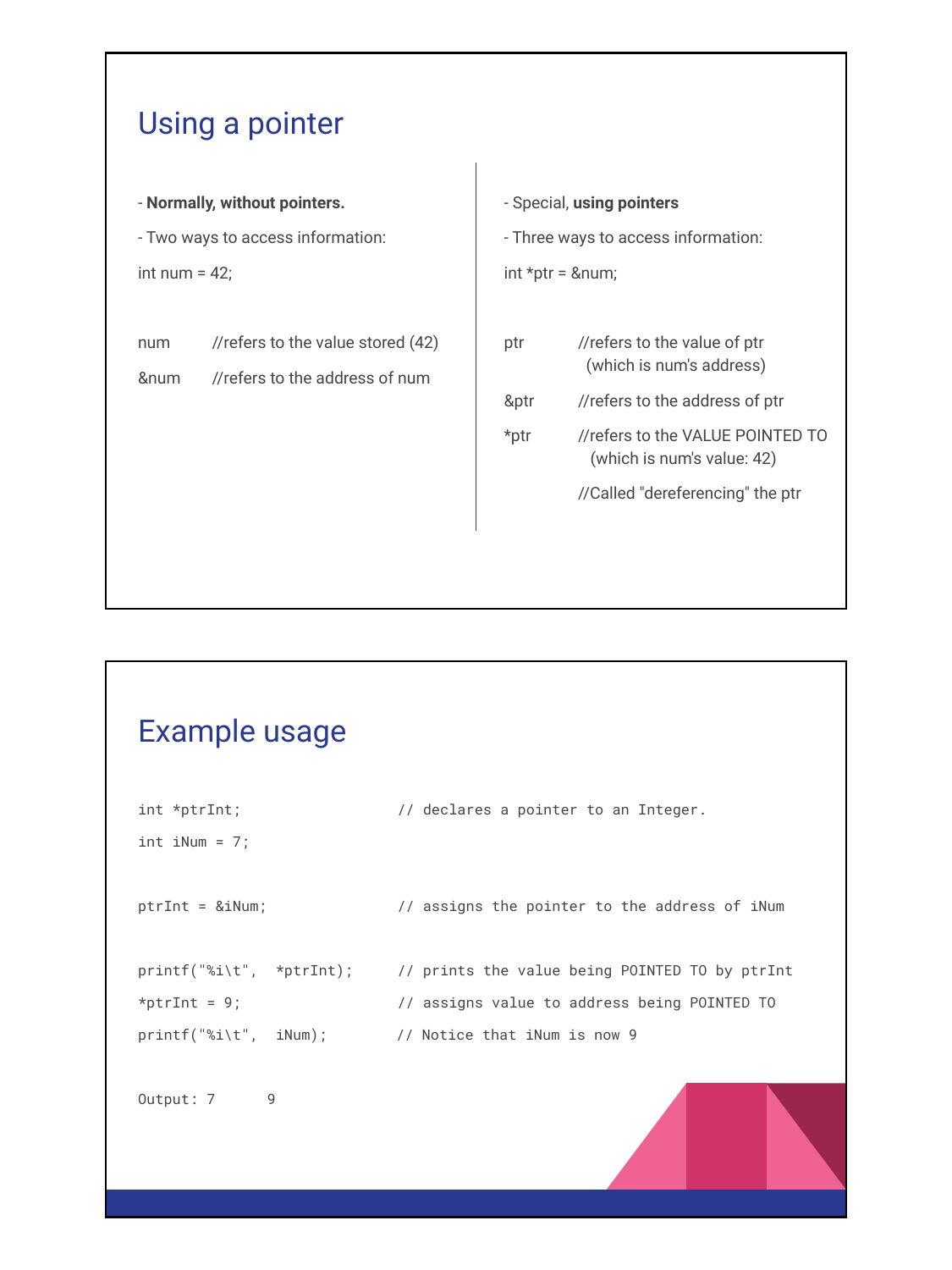